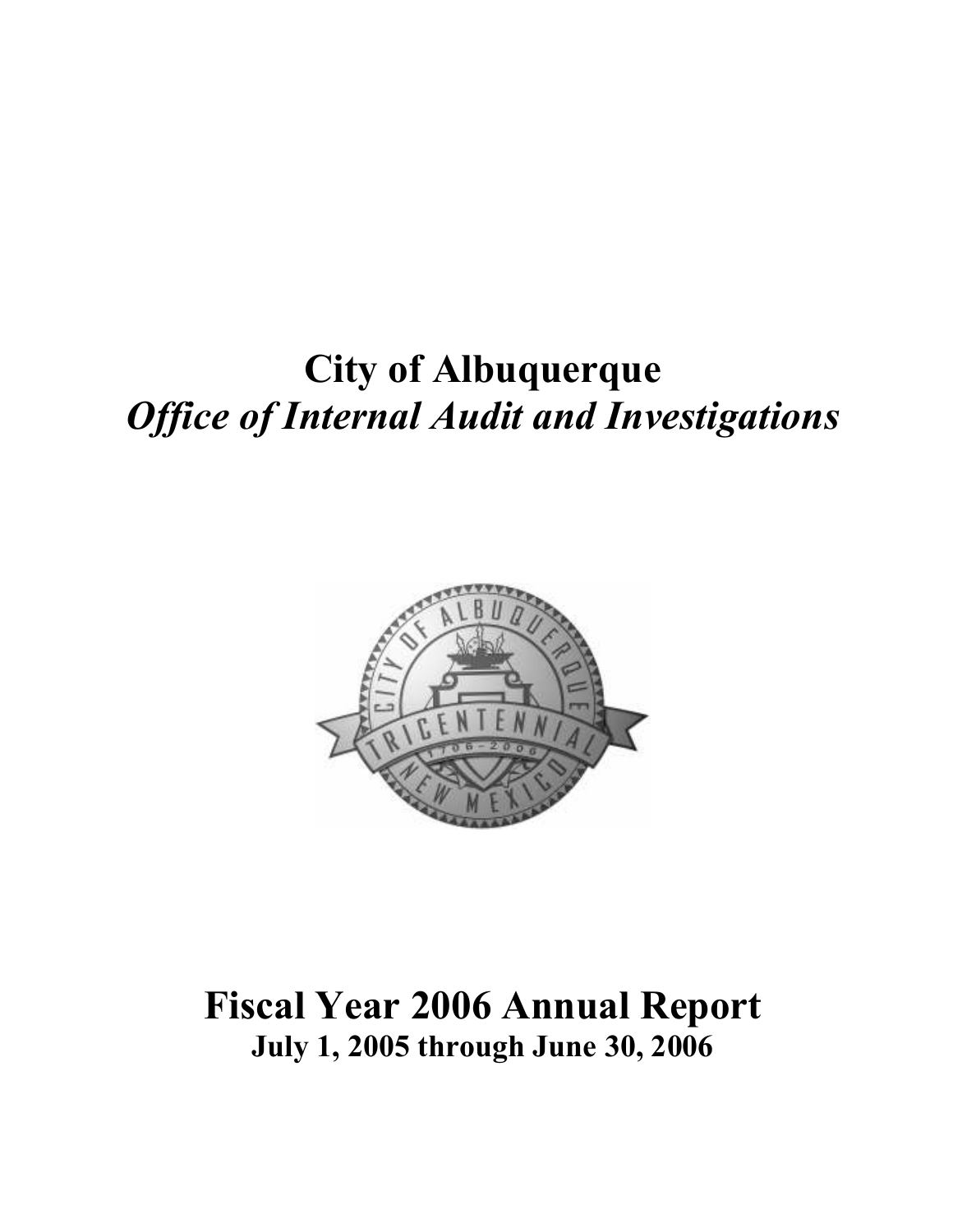#### Office of Internal Audit and Investigations Fiscal Year 2006 Annual Report July 1, 2005 through June 30, 2006

# TABLE OF CONTENTS:

| Summary of the Year                                       |    |
|-----------------------------------------------------------|----|
| Reports                                                   |    |
| <b>Special Projects</b>                                   | 4  |
| <b>Budget</b>                                             |    |
| Staffing                                                  | O  |
| Performance Measures - Internal Audit Program Strategy    |    |
| Performance Measures – Inspector General Program Strategy |    |
| <b>Audit Staff</b>                                        |    |
| Outlook for Fiscal Year 2007                              | 14 |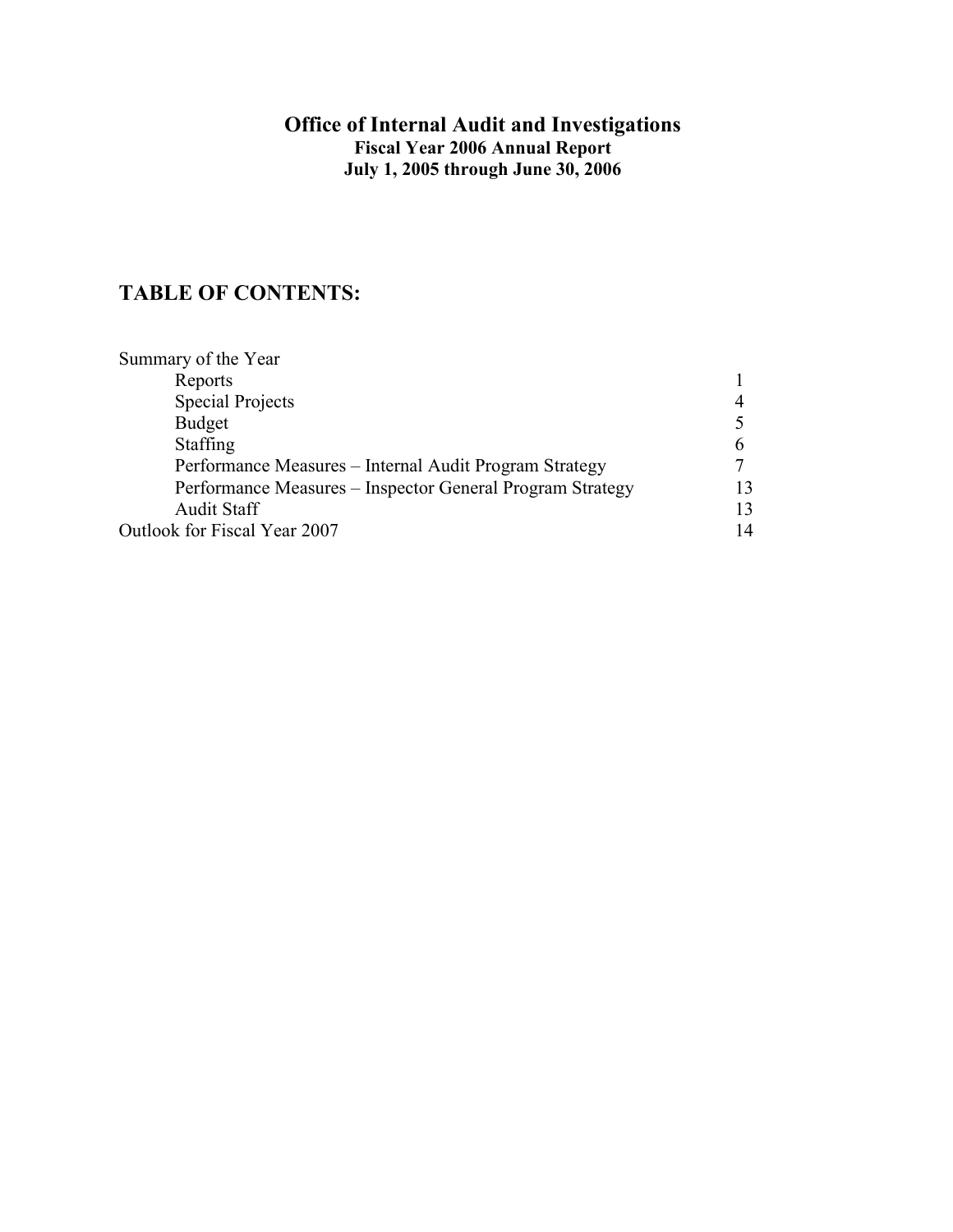#### Office of Internal Audit and Investigations Fiscal Year 2006 Annual Report July 1, 2005 through June 30, 2006

#### SUMMARY OF THE YEAR

#### Reports

The Office of Internal Audit and Investigations (OIAI) issued 19 final audit reports in Fiscal Year (FY) 2006. Seven reports dealt directly with City management of programs and were included in the annual audit plan. Two of the reports were the result of special requests for audits from the Administration and City Council. The department issued two quarterly budget reports and two audits of how the City closed it books at the end of FY04 and FY05. One cashhandling audit was performed during the year. Two payroll audits were completed. One vendor was audited for compliance with its City contract. Two investigations were conducted in FY06. In addition, there were numerous audits in process at year-end that will be issued in FY07.

OIAI completed five follow-up reports during FY06. Several follow-ups were also in process at year-end.

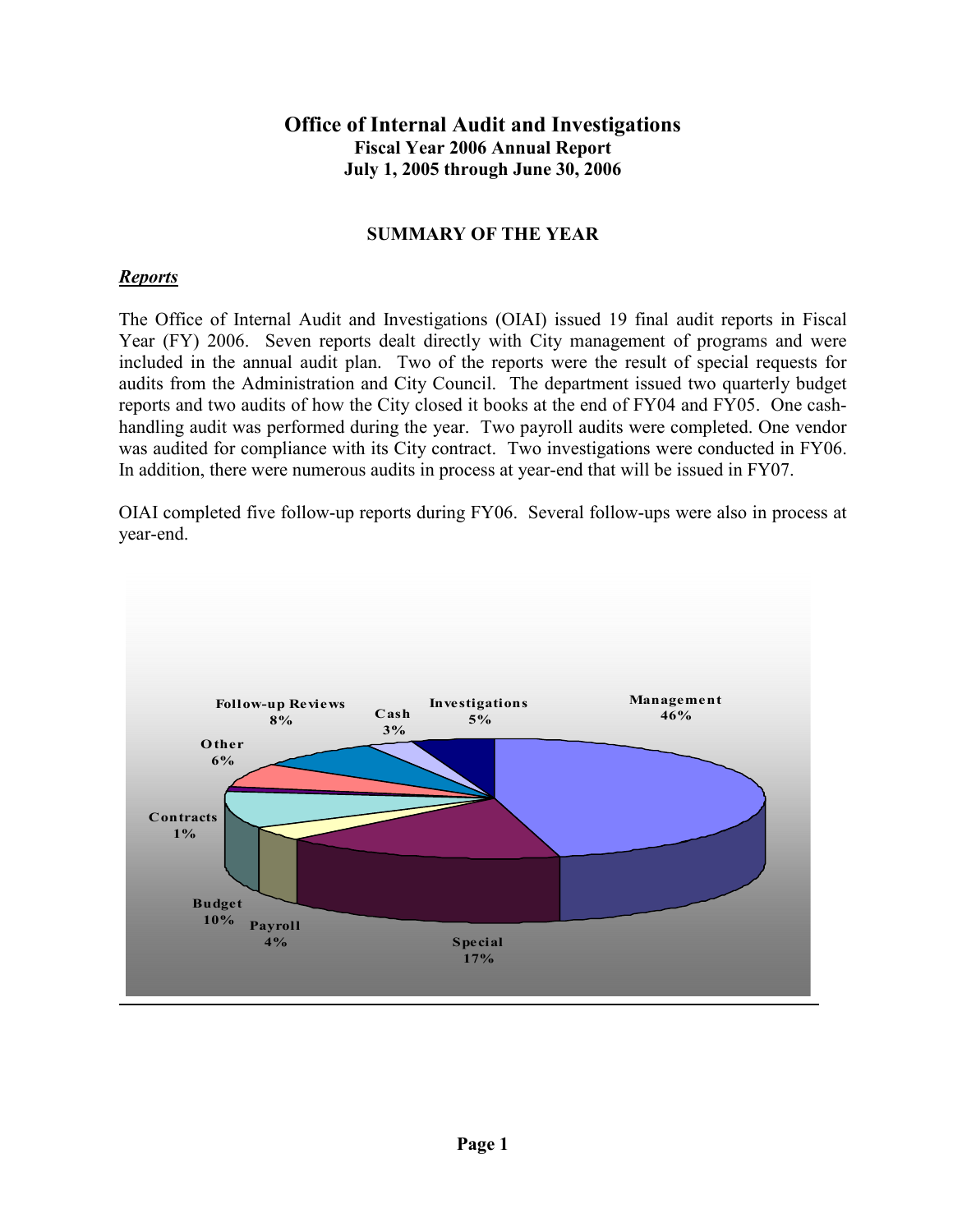| <b>Type of Audit</b> | <b>Audit Hours</b> | <b>Prior Year Actual Audit</b><br><b>Hours</b> | % Variance<br><b>From Prior</b><br>Year |  |
|----------------------|--------------------|------------------------------------------------|-----------------------------------------|--|
| Management           | 4,329              | 4,051                                          | $7\%$                                   |  |
| Special              | 1,604              | 839                                            | 91%                                     |  |
| Payroll              | 361                | 1,170                                          | $-69\%$                                 |  |
| <b>Budget</b>        | 936                | 1,087                                          | $-14%$                                  |  |
| Contracts            | 131                | 167                                            | $-21\%$                                 |  |
| Other                | 573                | 573                                            | $0\%$                                   |  |
| Follow-up Reviews    | 728                | 740                                            | $-2\%$                                  |  |
| Cash                 | 250                | $\theta$                                       |                                         |  |
| Investigations       | 482                | $\overline{0}$                                 |                                         |  |
| <b>Total</b>         | 9,394              | 8,626                                          | 9%                                      |  |

#### Audit Hours by Type Fiscal Year Ended June 30, 2006

#### Department and Audit Detail Fiscal Year Ended June 30, 2006

| Department / Audit                    | <b>Audit Hours</b> | Department<br><b>Total</b> |  |
|---------------------------------------|--------------------|----------------------------|--|
| ABQ Ride                              |                    |                            |  |
| Use of Transportation Tax Follow-up   | 40                 |                            |  |
| <b>Westside Transit Facility</b>      | 21                 |                            |  |
| <b>Transit Revenue</b>                | 28                 | 89                         |  |
| Albuquerque Police Department         |                    |                            |  |
| System Procurement & Integration      | 59                 | 59                         |  |
| <b>Aviation Department</b>            |                    |                            |  |
| Revenue & Revenue Contracts Follow-up | 34                 | 34                         |  |
| <b>Council Services Department</b>    |                    |                            |  |
| Payroll Audit                         | 147                |                            |  |
| Special Department Audit              | 580                | 727                        |  |
| City Wide                             |                    |                            |  |
| <b>Computer Equipment Tracking</b>    | 287                |                            |  |
| Year-End Close                        | 383                |                            |  |
| Quarterly Reports                     | 553                | 1,222                      |  |
| <b>Contract Audits</b>                |                    |                            |  |
| Corporate Express                     | 131                |                            |  |
| Downtown Action Team - HDIC           | 133                | 264                        |  |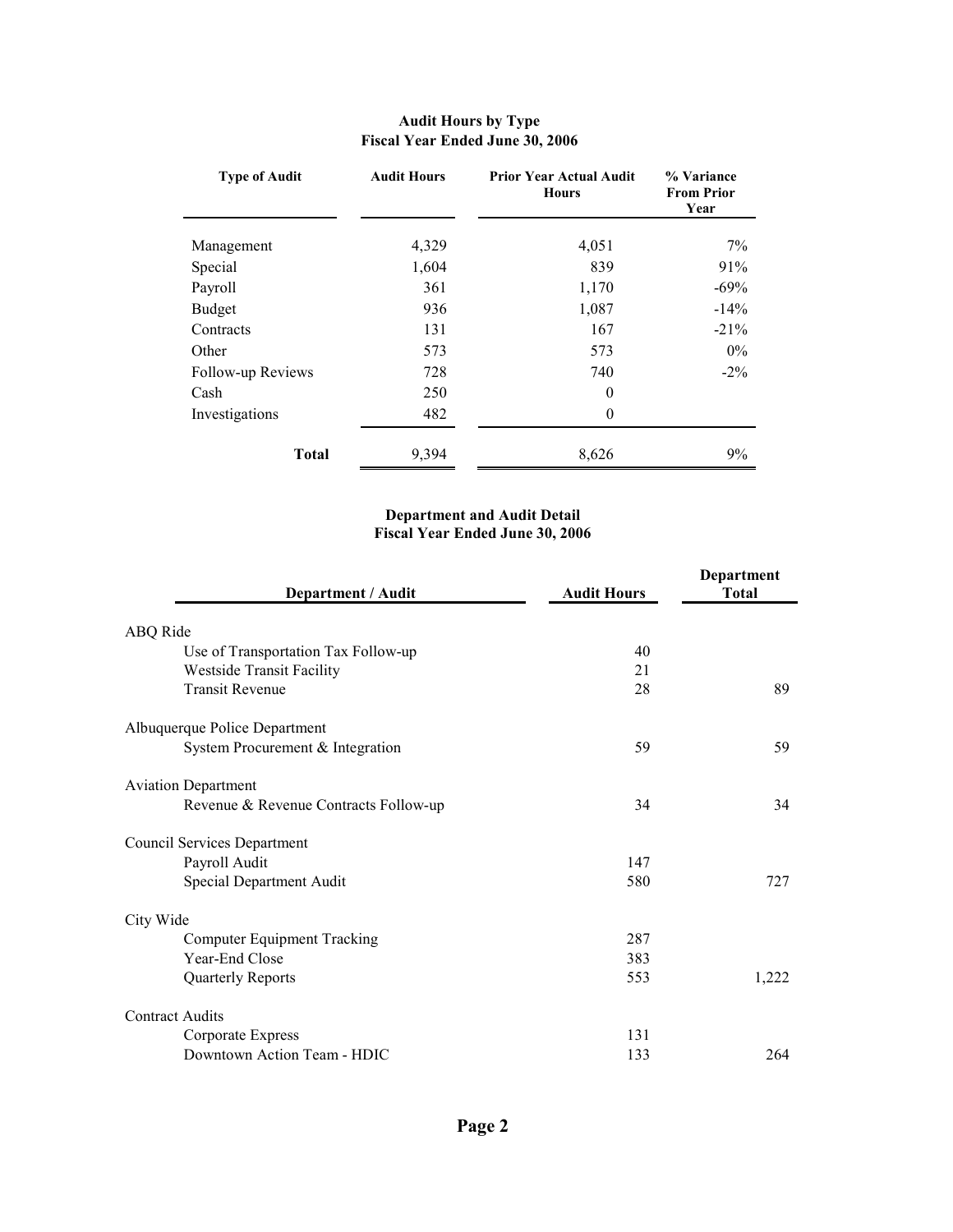| <b>Cultural Services Department</b>               |       |       |
|---------------------------------------------------|-------|-------|
| Zoo Train Follow-up                               | 131   | 131   |
| Department of Family and Community Services       |       |       |
| Housing                                           | 625   |       |
| Youth Services and Community Centers              | 620   | 1,246 |
| Department of Finance and Administrative Services |       |       |
| Personal Computer Licensing                       | 263   |       |
| Use of Lodgers Tax / ACVB / AHCC                  | 403   |       |
| Remote Access Follow-up                           | 35    |       |
| User Ids                                          | 406   |       |
| <b>Accounts Payable</b>                           | 249   |       |
| <b>Treasury Division</b>                          | 137   |       |
| <b>City Operators Permits</b>                     | 38    | 1,531 |
| Department of Municipal Development               |       |       |
| Inventory Follow-up                               | 95    |       |
| <b>Bike and Trail Funding</b>                     | 713   |       |
| Transportation Infrastructure Tax                 | 627   |       |
| <b>Tri-Centennial Towers</b>                      | 289   | 1,724 |
| <b>Environmental Health Department</b>            |       |       |
| <b>Consumer Health Division</b>                   | 174   |       |
| Expenditure Follow-up                             | 27    | 201   |
| Human Resources Department                        |       |       |
| Merit System Ordinance Follow-up                  | 114   | 114   |
| Mayor CAO Department                              |       |       |
| Payroll Audit                                     | 219   |       |
| Council Bill Investigation                        | 193   | 412   |
| Parks and Recreation Department                   |       |       |
| <b>Personnel Practices</b>                        | 186   | 186   |
| Planning Department                               |       |       |
| Building Inspections and Permits                  | 513   |       |
| Metropolitan Redevelopment Fund Follow-up         | 53    | 566   |
| Solid Waste Management Department                 |       |       |
| Drivers Incentive Follow-up                       | 68    |       |
| Cash Handling                                     | 250   | 318   |
| Other                                             | 573   | 573   |
| Total                                             | 9,394 | 9,394 |
|                                                   |       |       |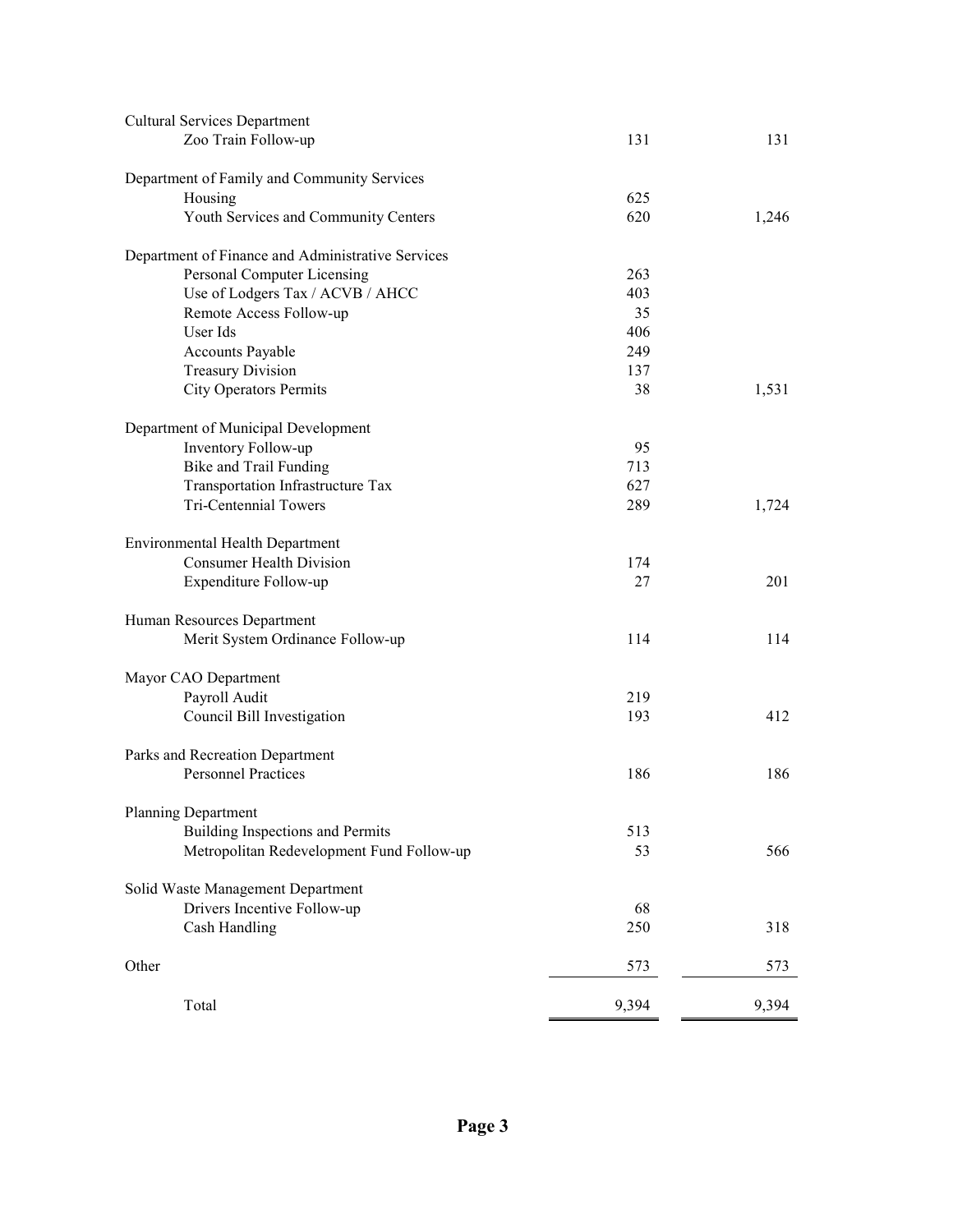#### **Special Projects**

OIAI was involved in several projects at the request of the Council, Administration or both. Some of the more significant projects were as follows:

#### City of Albuquerque Learning Council

 At the request of the Administration, the Director participated on the Learning Council to plan and implement the 2005 Summer Conference. The Council is an advisory body, which meets quarterly to provide recommendations and guidance for long-range planning of overall City employee development, learning curriculum development and deployment and deployment of City Public Service University (a Corporate University).

#### Alvarado Transportation Task Force Meetings

At the request of Council, the Director participates on a Committee that is charged with making recommendations to the City Council on Alvarado Transportation Center Projects.

#### **Information Systems Meetings**

At the request of the Administration, the Information Technology auditor attended the following regularly scheduled meetings throughout the year: Policy Procedure and Standards Group (PPSG), Technical Review Committee (TRC) and Information Technology Users Group (ITUG).

#### Chief Administrative Officer Budget Hearings

 At the request of the Administration, the Budget Auditor attended the FY07 department budget hearings and the FY06 1<sup>st</sup> quarter budget reviews held with the Office of Management and Budget.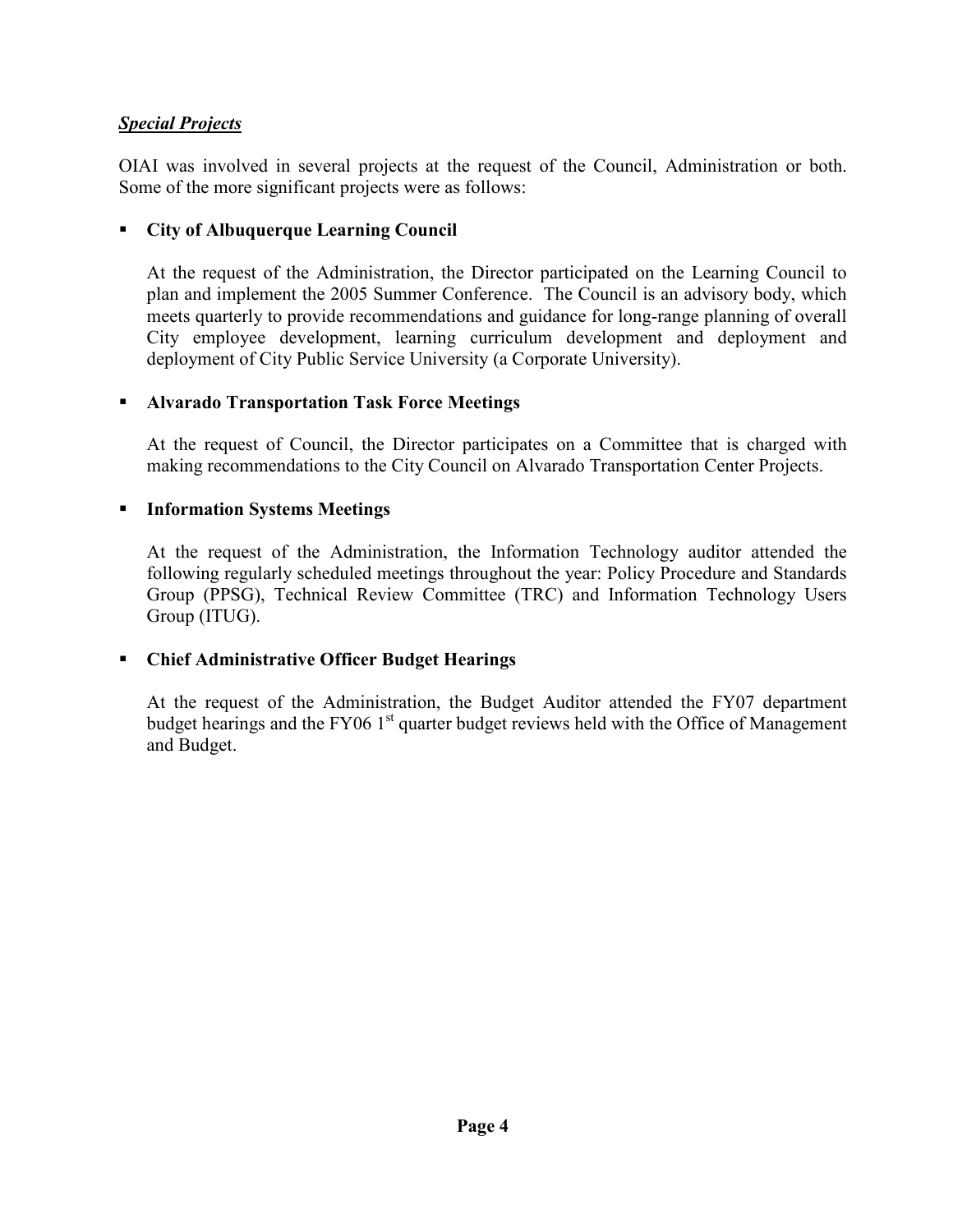#### **Budget**

In FY06, the OIAI consisted of two program strategies, Internal Audit and Inspector General. The approved FY06 budgets for these programs were \$953,000 and \$250,000, respectively. Expenditures for the year were \$781,121 and \$638, respectively. The chart below contains budget and actual information for the two programs combined.



Note: The FY 05 and 06 budgets contained \$250,000 for the Inspector General Program.

The Internal Audit program underspent its budget by \$171,879 or 18%. This was due to salary savings as a result of vacant positions.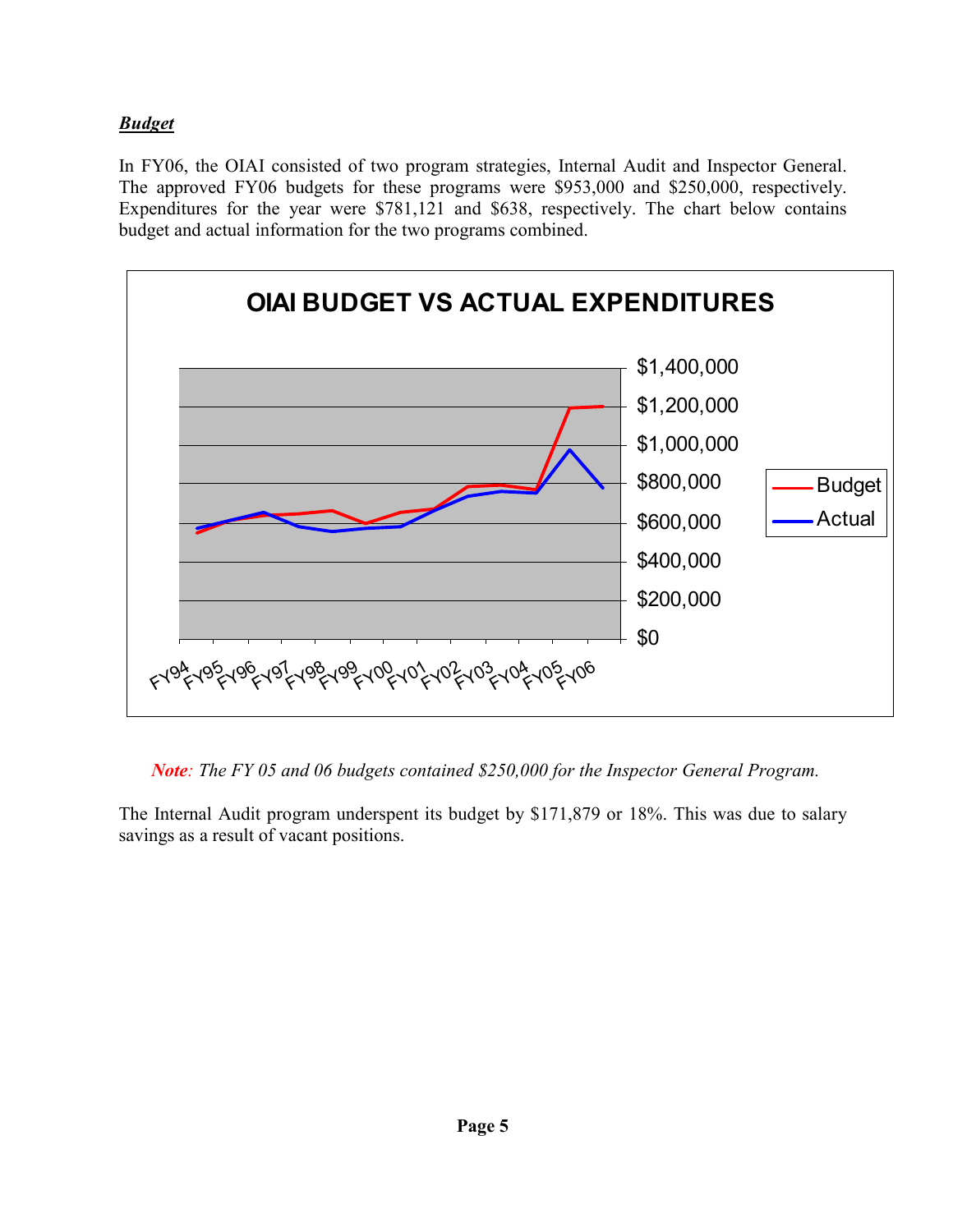#### **Staffing**

There were 12 full-time budgeted positions in the Internal Audit program strategy and 2 in the Inspector General. Several staffing changes occurred in FY06. The Acting Director was selected as Director for the OIAI in February 2006. The Audit Supervisor position was filled in July 2005. A Senior Auditor position in the Internal Audit Division was filled in October 2005. In June 2006 this individual was then promoted to a Principal Auditor in the Inspector General Division. The Budget Auditor was also promoted to the Internal Auditor in June 2006. The following vacancies existed at June 30, 2006:

- Internal Audit Division Audit Manager (M-18), Budget Auditor (M-17) Principal Auditor (M-16) and Senior Auditor (M-15)
- Inspector General Inspector General (M-19)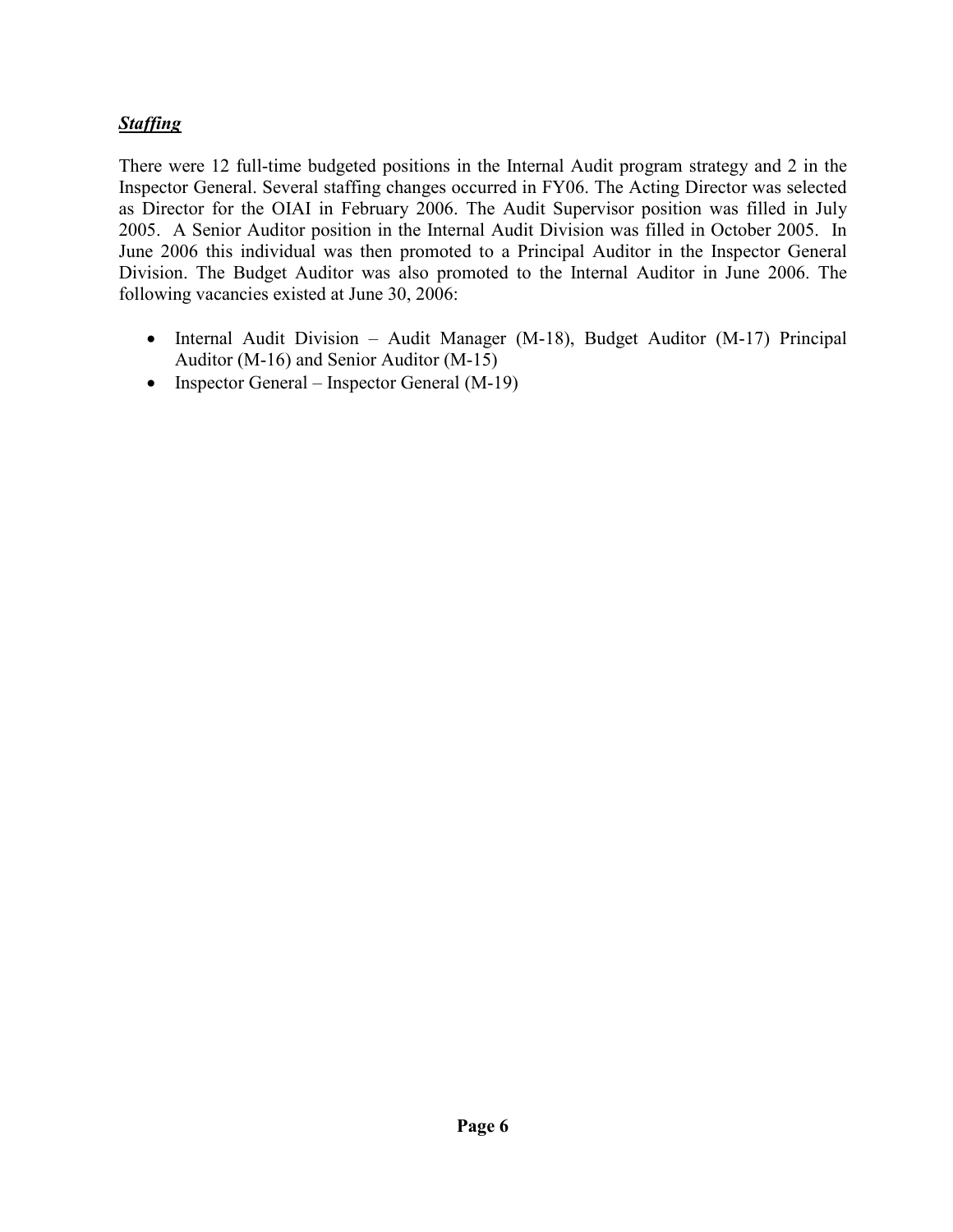#### Performance Measures – Internal Audit Program Strategy

The Program Strategy for OIAI is to improve the efficiency and cost effectiveness of City services, through independent appraisal, review and measurement of City operations and program. The Internal Audit Program Strategy is a part of the City's Goal 8, Government Excellence and Effectiveness. The FY06 strategy outcome and performance measures are as follows:

Strategy Outcome: Improve the operational efficiency of departments though acceptance of audit recommendations. Operations will be improved if the audited departments and programs accept the recommendations made as valid and useful during the audit process.



OIAI exceeded its goal of 90% of recommendations being accepted at the time of the audit. The 95% attained is the highest level achieved over the past five years. This performance measure is calculated by the concurrence of the auditee to the recommendations offered in our reports.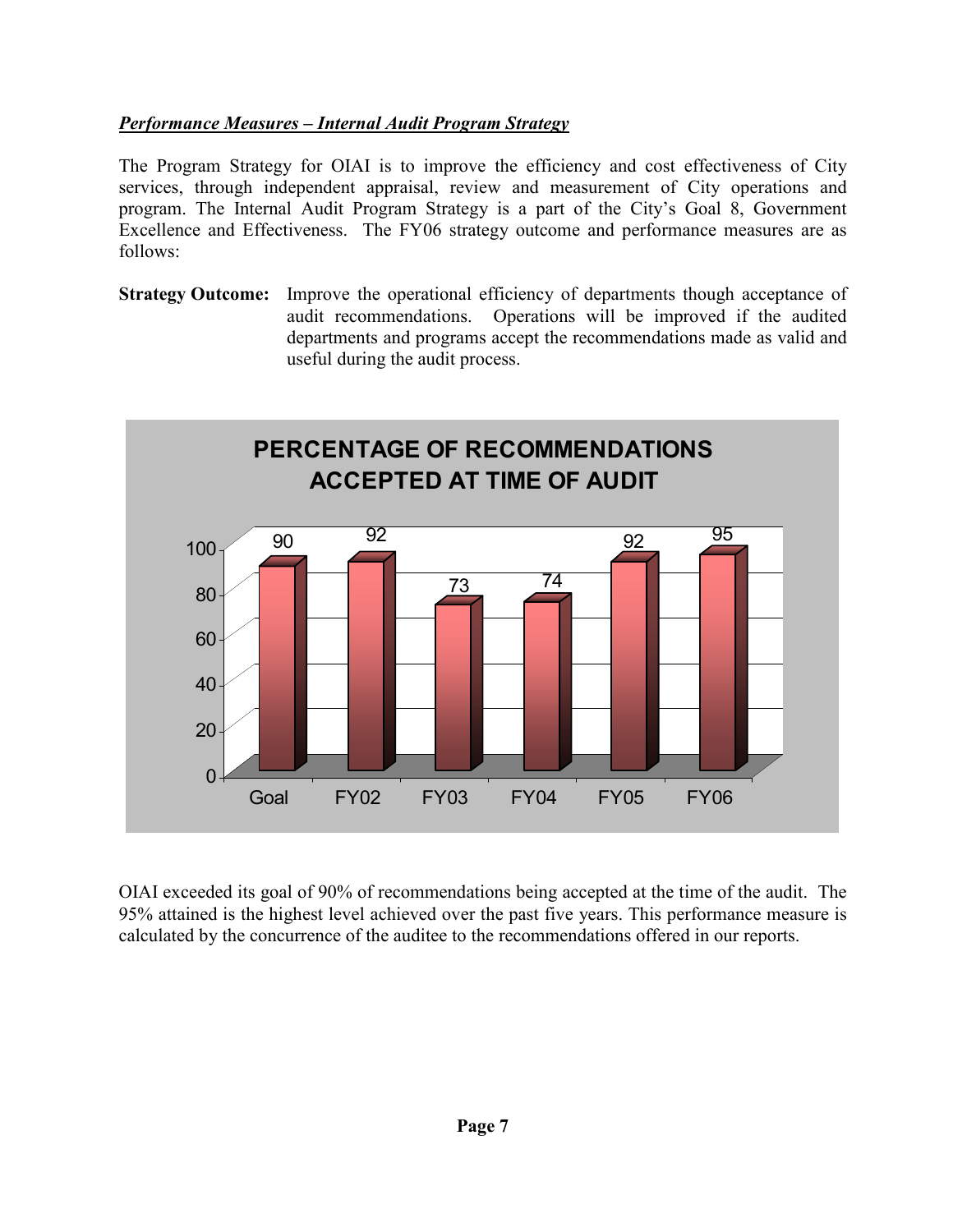Strategy Outcome: Improve the operational efficiency of departments through their implementation of audit recommendations. Follow-up reviews are generally conducted a year after the audit is completed.



In FY06, City departments had fully implemented 57% of recommendations, and partially implemented 27% of the recommendations at the time of the follow-ups. This was below the OIAI goals of 75% fully implemented and 20% partially implemented recommendations at the time of follow-up; however, FY06 showed a significant improvement over prior years.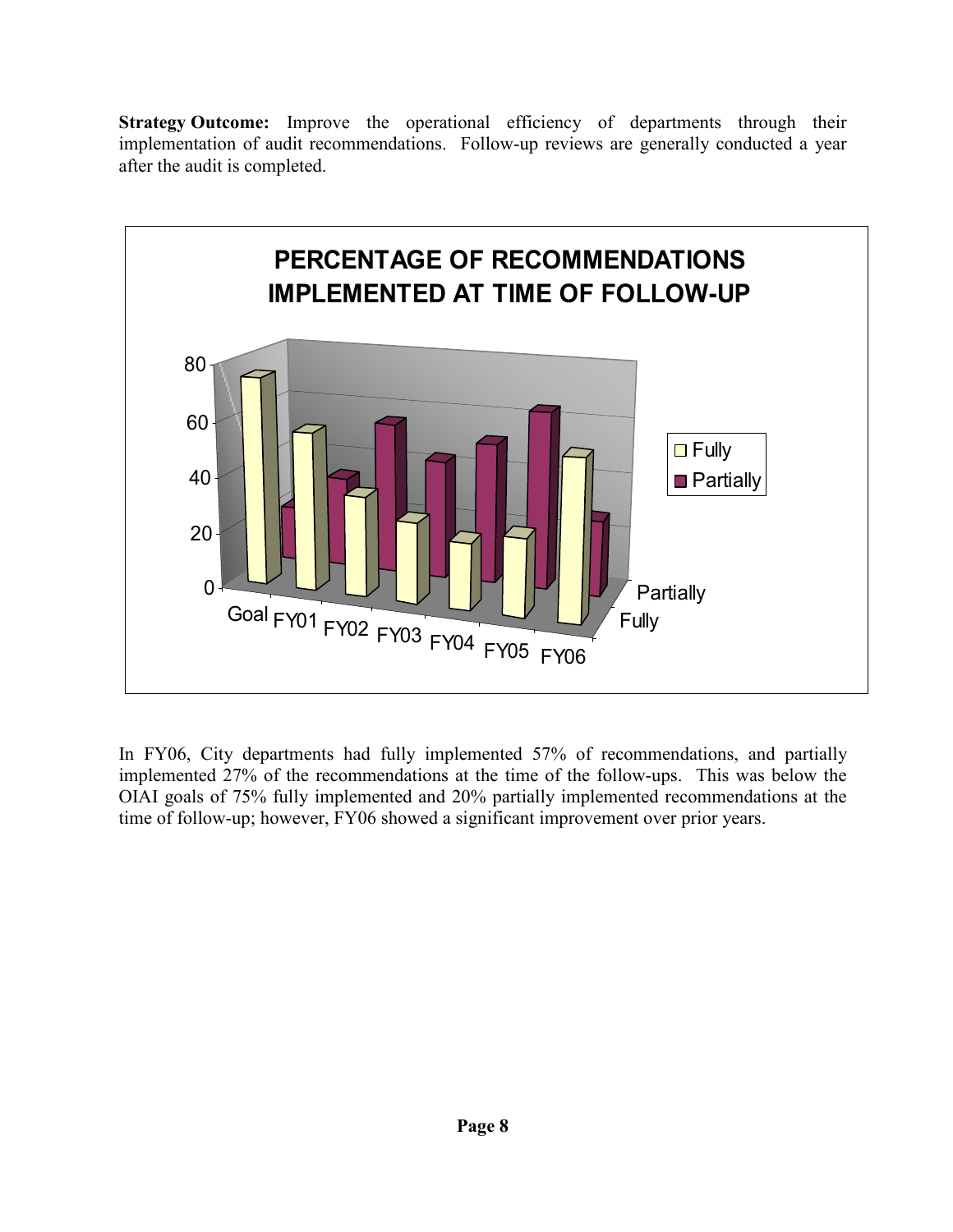#### Output Measure: Complete Management, Vendor/Contract, Payroll and Cash Handling audits with recommendations for improving City operations, programs and contract management.



The goal for the number of audits to be completed each year was decreased in FY03 from 25 to 20, to reflect the increased complexity of the audits being conducted. Twenty-four reports were finalized in FY06, exceeding the FY06 goal. The 24 reports consisted of seventeen audits, five follow-ups and 2 investigations. In FY07, the number of investigations conducted will be reflected in the Investigations Division's performance measures.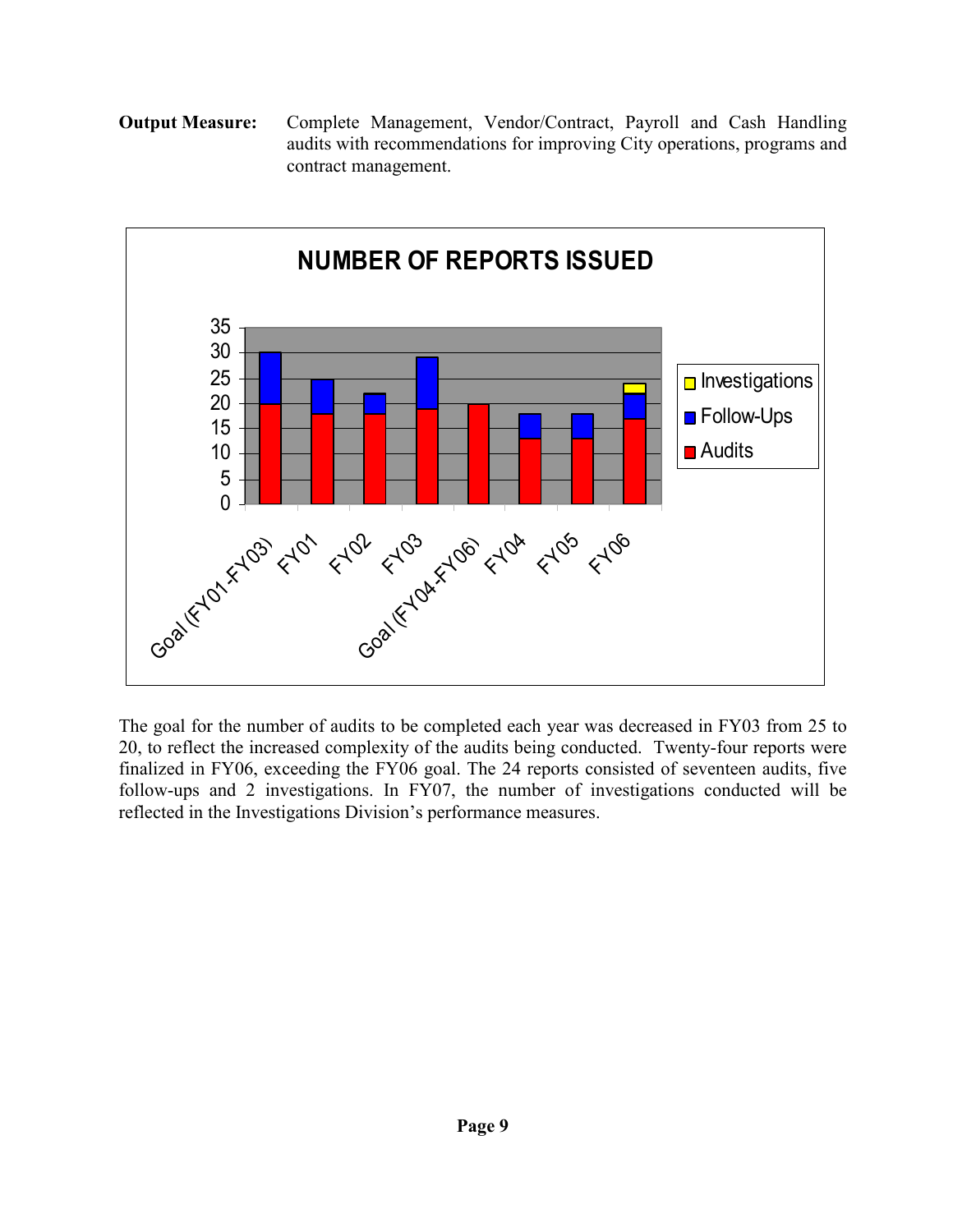Output Measure: Work in partnership with departments by responding to requests for assistance related to compliance with City rules and regulations, process development, process improvement and re-engineering.



OIAI did not meet the goal of 60 requests for assistance in FY06; however, several of the requests received were more extensive and time consuming. For example, the Information Technology (IT) Auditor attends the regularly scheduled meetings throughout the year for three different IT-related committees. Also, several long-term employees left the OIAI since FY03. It takes time for new employees to become familiar with City policies and systems and develop relationships with other City personnel. This is a performance measure that is strongly emphasized in staff meetings throughout the year.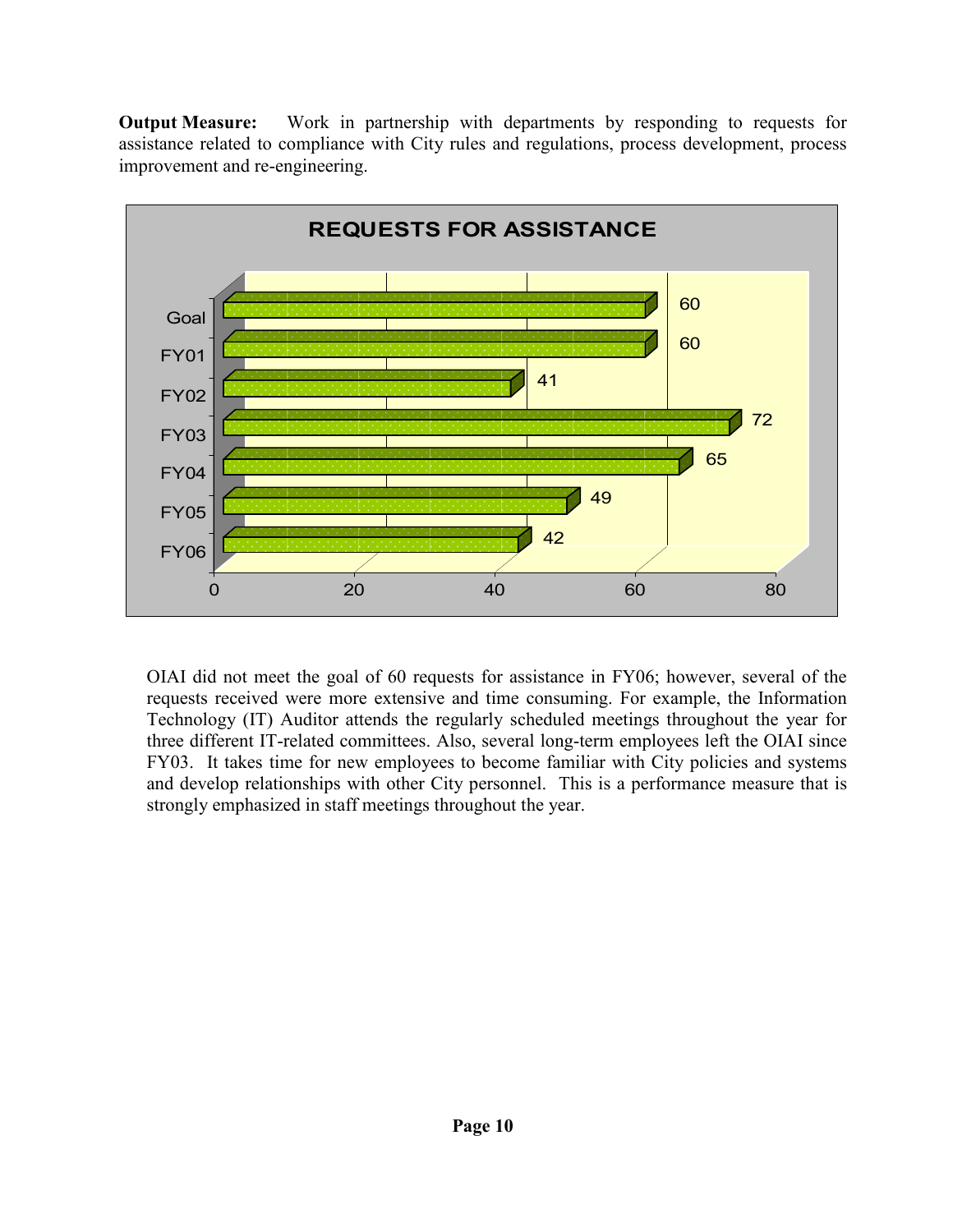Quality Measure: Improve the efficiency and effectiveness of departments' operations through value added audit reports and recommendations. End of audit surveys include a question regarding the value added by the audit.



# AUDITEE RESPONDED THAT AUDIT ADDED VALUE

OIAI requests audited departments to complete end-of-audit surveys. The audited departments are asked to rate the professional proficiency of the auditors, scope of work, performance of audit work, and the value of the audit reports. Ratings are on a one to five scale with five indicating "excellent."

The responses from auditees after-audit surveys have remained relatively consistent in recent years. In FY06, 84% of respondents felt the audit added value to their respective activity, program or department.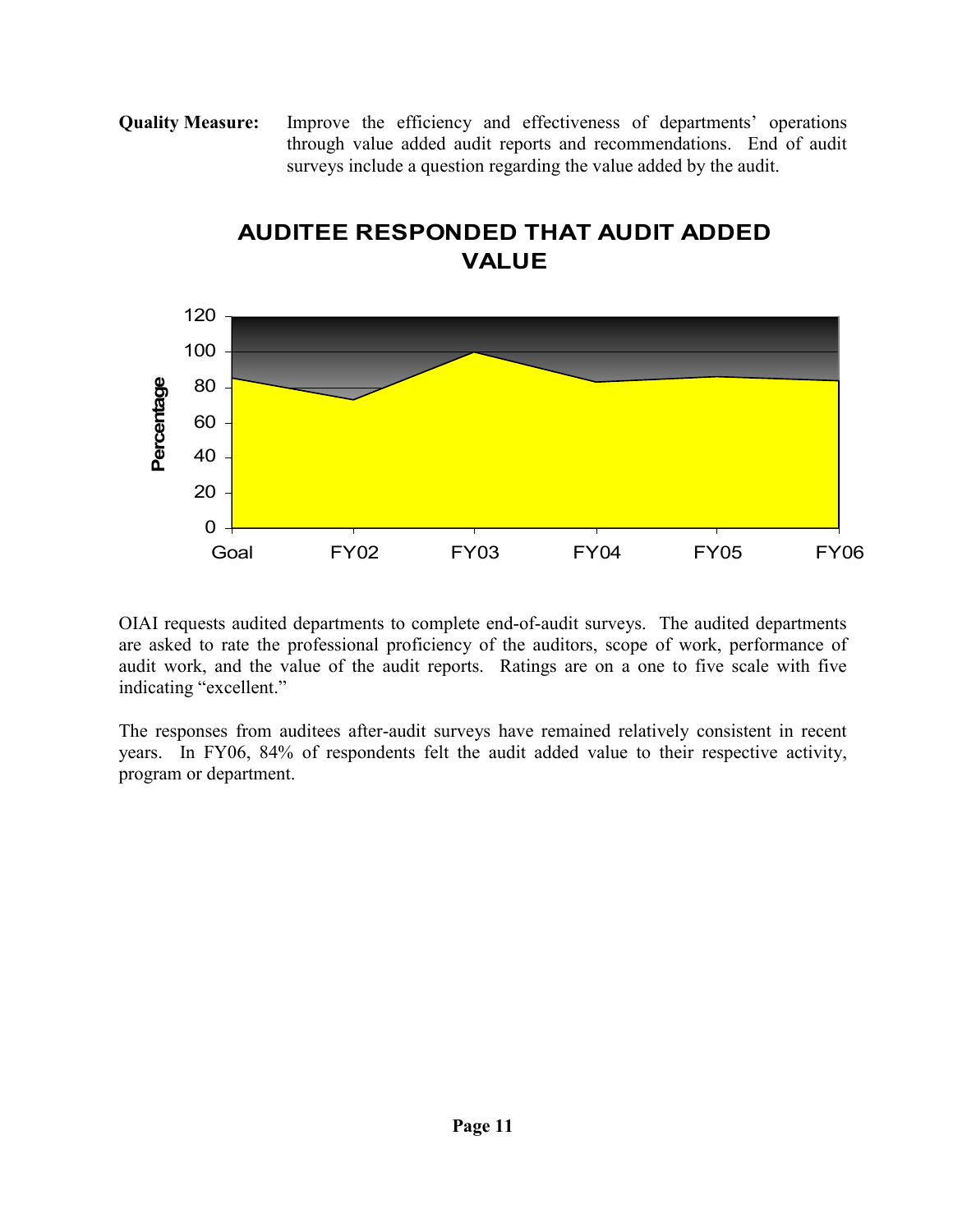Quality Measure: Citywide savings and increases to revenues as a percentage of the OIAI's approved final budget.



A conservative estimate of \$2,119,167 of nonrecurring and \$260,735 of recurring annual reductions in expenditures, avoided costs and increases in revenues which the City could realize with the implementation of FY06 audit recommendations. In addition, there were numerous recommendations made that will result in longer-term intangible benefits to the City through improved administration, better accountability and reduced potential liabilities.



In FY06, the projected savings from audit recommendations in relation to the Department's total expenditures was 250% which exceeded the goal of 200%.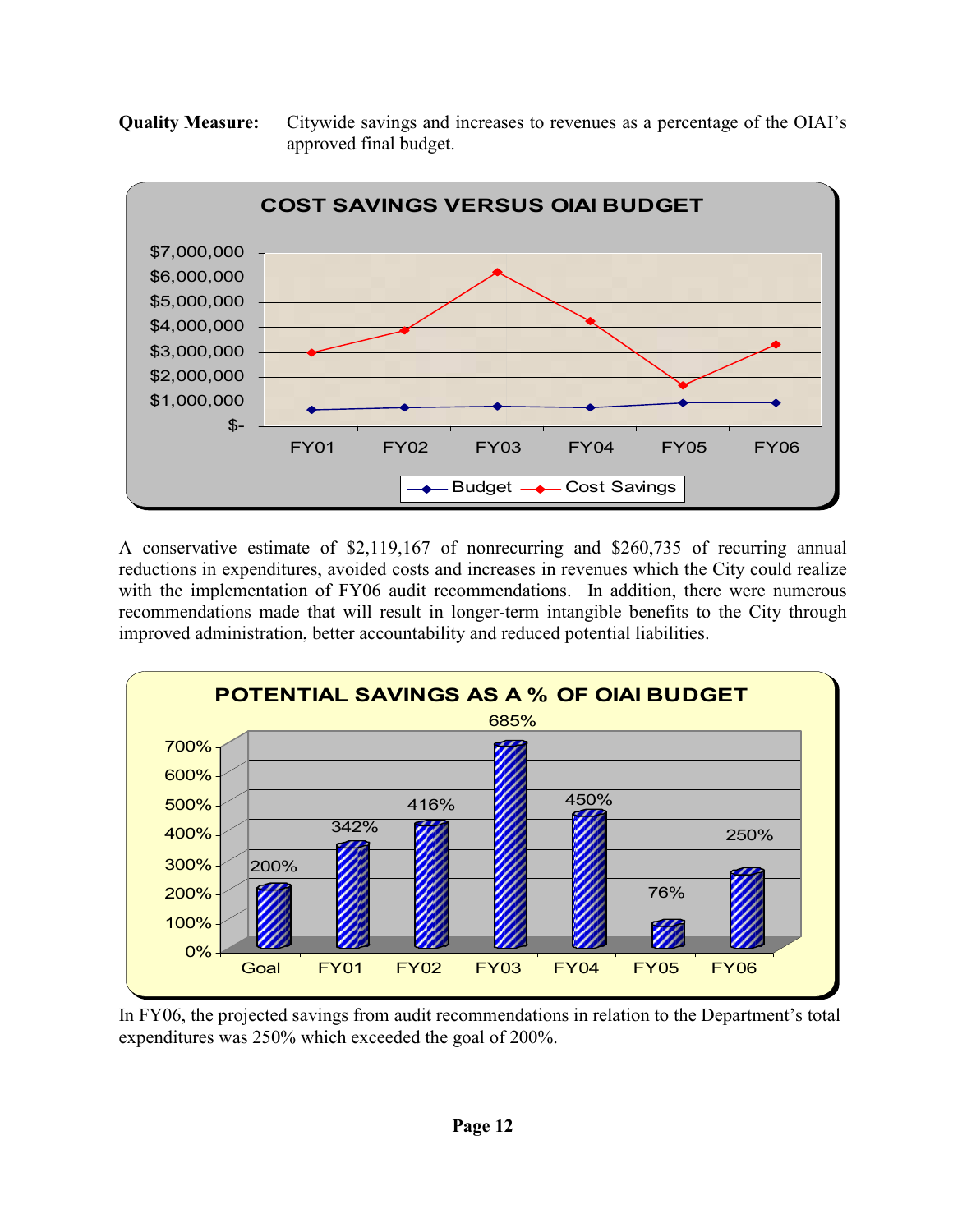### Performance Measures – Inspector General Program Strategy

Output and Quality Measures were not established for the Inspector General Program Strategy in FY06. The following measures have been established for FY07:

- Number of investigations
- Number of administrative actions, convictions or pleas obtained for employee/contractor wrongdoing
- Number of Administrative Instructions to deter future wrongdoing
- Timeliness of allegations of wrongdoing
- Percent of investigations resulting from employee reports

#### Audit Staff

The audit staff attended training throughout the year to enhance and expand their skills. The training included courses in government accounting, ethics, performance budgeting and auditing, internal control framework, fraud and assorted audit related luncheon topics. The audit staff members each met the continuing educational requirements to maintain their professional certifications and the training requirements of Government Auditing Standards.

All of the audit staff members are CPAs. In addition, a number of other certifications are held by various staff members including:

- (3) Certified Information Systems Auditor (CISA)
- (1) Certified Internal Auditor (CIA)
- (1) Certified Government Auditing Professional (CGAP)
- (1) Certified Fraud Examiner (CFE)
- (1) Certified Management Accountant (CMA)
- (1) Certified Information Systems Professional (CISP)

The Staff is active in professional organizations including:

- The Institute of Internal Auditors (IIA)
- The Association of Local Government Auditors (ALGA)
- The Association of Government Accountants (AGA)
- The Information Systems Audit and Control Association (ISACA)
- The American Institute of Certified Public Accountants (AICPA)
- The New Mexico Society of Certified Public Accountants (NMSCPA)
- The Association of Latino Professionals in Finance and Accounting (ALPFA)

One staff member was the Past President and Vice-President of Programs for the Albuquerque Chapter of the IIA during FY06. Two auditors served on the IIA Board of Governors.